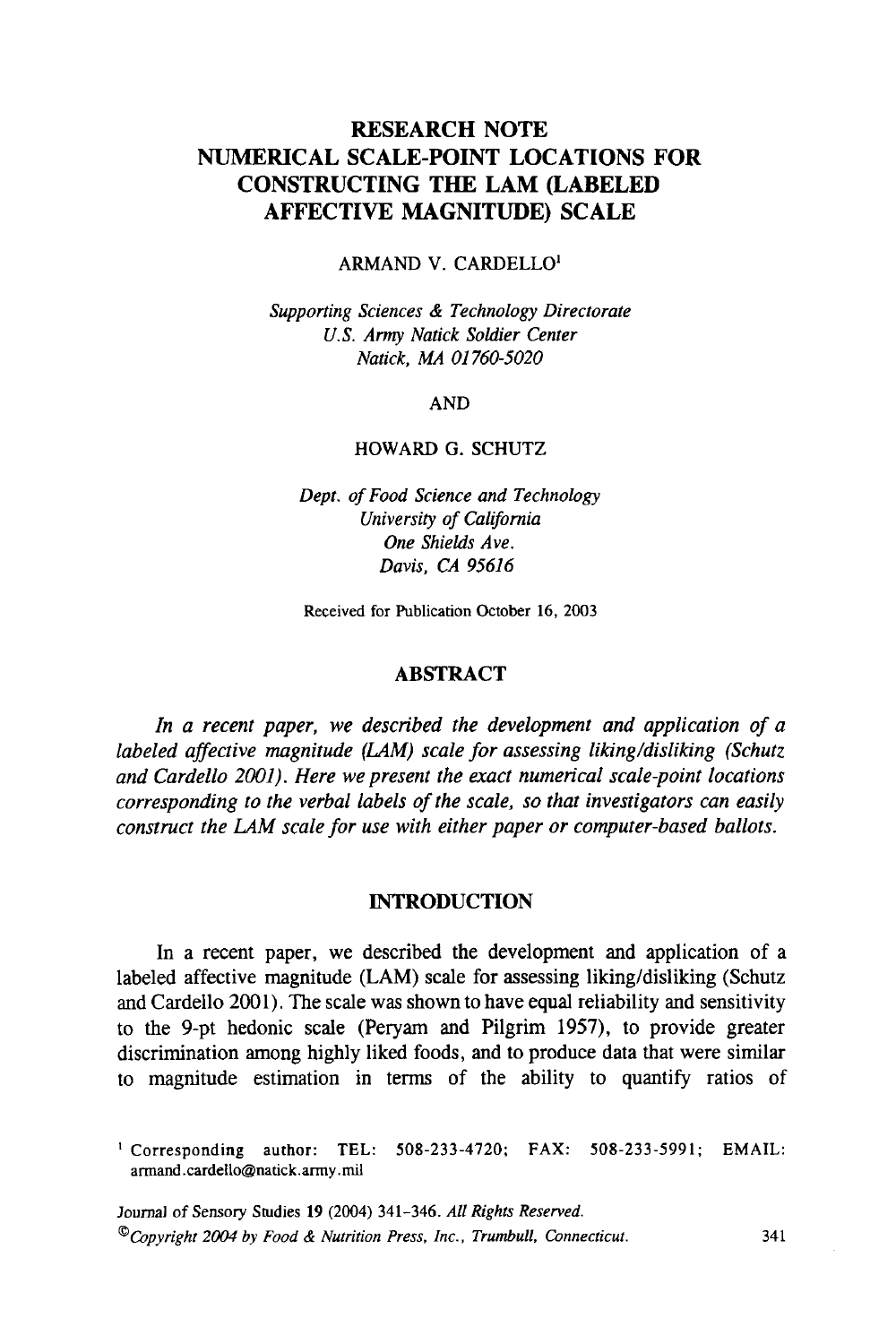liking/disliking among rated stimuli. The LAM scale was also found to be **as**  easy to use by consumers **as** the 9-pt hedonic scale.

Since the publication of this paper, we have received numerous requests from investigators asking for the precise locations (in numerical terms) for placing each of the verbal labels on the LAM scale. Although the original publication provided the geometric mean magnitude estimates of all of the verbal labels used in the development of the scale and a figure that depicted the LAM scale with and without numerical anchors, the former data require the investigator to mathematically transform the mean magnitude estimates for the LAM scale labels to a  $+100$  to  $-100$  scale in order to easily place the labels on a line scale of arbitrary length, while the latter figure does not provide the necessary degree of precision for locating the labels on the scale. In addition, further transformations are required if the LAM scale is to be used with certain computer-based data acquisition systems.

In order to enable investigators to more readily utilize the LAM scale with both paper and computerized ballots, we have mathematically transformed the data as required and present a table of the relevant transformations.

# **METHODS AND RESULTS**

Table 1 in Schutz and Cardello (2001) presented the geometric mean magnitude estimates and the standard errors of the geometric means for all 39 positive and negative terms used in the LAM scale development effort. These data are reprinted here in the first numerical column of Table 1 for the 11 verbal labels used to create the LAM scale. Since "neither like nor dislike" received all zero ratings in the original magnitude estimation study, 0.0 is listed next to this scale label in Table 1.

**As** developed, the LAM scale is a bi-directional scale of liking/disliking, with the verbal label "neither like nor dislike" positioned at the mid-point and equal to zero (0.0). Thus, in order to transform the label positions for placement on a line scale that ranges from  $+100$  to  $-100$ , all of the positive (liking) labels were first transformed by setting "greatest imaginable like" to  $+100$  by multiplying the geometric mean magnitude estimate for this verbal label (640.91) by 0.156 and then multiplying the mean magnitude estimates of all of the other verbal labels by the same multiplier (0.156). (Multiplication by a constant does not affect the ratios among the numbers.) A similar transformation was applied to the negative (disliking) labels by setting "greatest imaginable dislike" to -100 by multiplying -624.75 by 0.160, and then multiplying the geometric means for all the other negative labels by 0.160. These transformed values for both the positive and negative labels appear in the second numerical column in Table 1.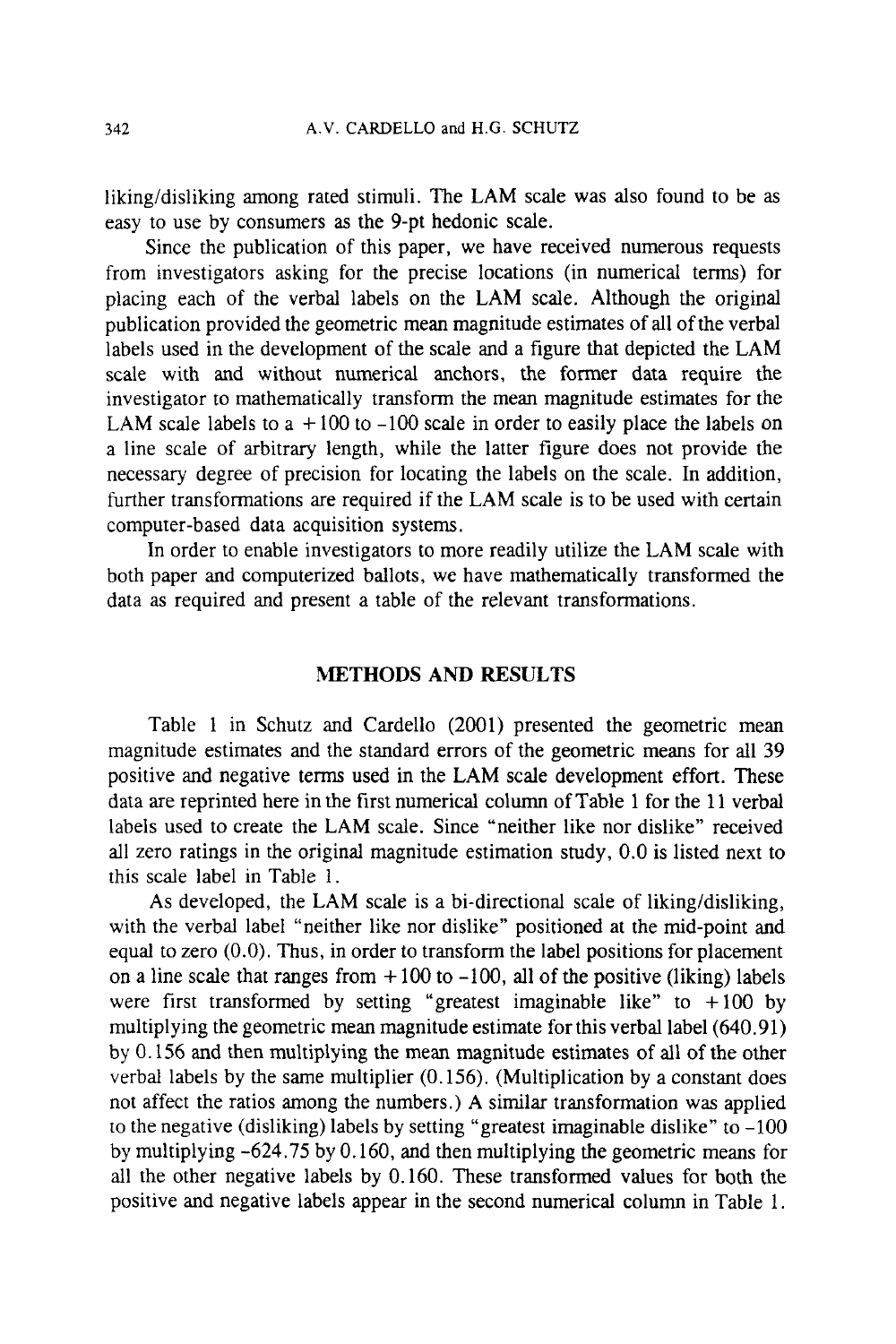# **TABLE 1.**

#### **ORIGINAL GEOMETRIC MEAN MAGNITUDE ESTIMATES FOR THE VERBAL LABELS OF VERBAL LABELS ON THE LAM SCALE, AND THE VALUES TRANSFORMED FOR USE WITH CERTAIN COMPUTERIZED DATA ACQUISITION SYSTEMS THE LAM SCALE, THE VALUES TRANSFORMED TO** + **1001-100 FOR POSITIONING THE**

| <b>LAM Scale Labels</b>     | Original Geometric<br>Mean Magnitude<br>Estimates (from<br>Schutz & Cardello.<br>2001) | <b>Original Estimates</b><br>Transformed to +100/-100 for<br>Positioning Verbal Labels<br>along the Bi-directional LAM<br>Scale | Values Transformed<br>for Positioning Verbal<br>Labels on Certain<br>Computer-generated<br>Line Scales |
|-----------------------------|----------------------------------------------------------------------------------------|---------------------------------------------------------------------------------------------------------------------------------|--------------------------------------------------------------------------------------------------------|
|                             |                                                                                        |                                                                                                                                 |                                                                                                        |
| Greatest Imaginable Like    | 640.91                                                                                 | 100.00                                                                                                                          | 100.00                                                                                                 |
| Like Extremely              | 475.71                                                                                 | 74.22                                                                                                                           | 87.11                                                                                                  |
| Like Very Much              | 359.64                                                                                 | 56.11                                                                                                                           | 78.06                                                                                                  |
| Like Moderately             | 232.21                                                                                 | 36.23                                                                                                                           | 68.12                                                                                                  |
| Like Slightly               | 72.01                                                                                  | 11.24                                                                                                                           | 55.62                                                                                                  |
| Neither Like nor Dislike    | 0.00                                                                                   | 0.00                                                                                                                            | 50.00                                                                                                  |
| Dislike Slightly            | $-66.40$                                                                               | $-10.63$                                                                                                                        | 44.69                                                                                                  |
| Dislike Moderately          | $-199.17$                                                                              | $-31.88$                                                                                                                        | 34.06                                                                                                  |
| Dislike Very Much           | $-346.71$                                                                              | $-55.50$                                                                                                                        | 22.25                                                                                                  |
| Dislike Extremely           | -471.75                                                                                | $-75.51$                                                                                                                        | 12.25                                                                                                  |
| Greatest Imaginable Dislike | $-624.75$                                                                              | $-100.00$                                                                                                                       | 0.00                                                                                                   |

The transformed mean magnitude estimates in the second numerical column of Table 1 can now be more easily used to recreate the **LAM** scale on either paper or computerized ballots. Regardless of the application, the general approach is to place each verbal label at a point on a vertical (or horizontal) linescale such that the ratios among the distances between labels are the same as the ratios among the corresponding transformed mean magnitude estimates. Thus, in the simplest example, if a **LAM** scale of 200 mm is desired, the line would be divided into two 100 mm sections on either side of the mid-point. The mid-point would be labeled "neither like nor dislike". Positive and negative labels would then be placed along the positive (e.g., upper or right) and negative (e.g., lower or left) portions of the **LAM** scale at the exact millimeter distances from the mid-point as represented by the numerical values in the second column of Table 1. If a shorter vertical line is desired, e.g., 100 mm in total (two 50 mm lengths - one positive, one negative), then the numerical values in the second column simply need to be multiplied by 0.5 in order to arrive at the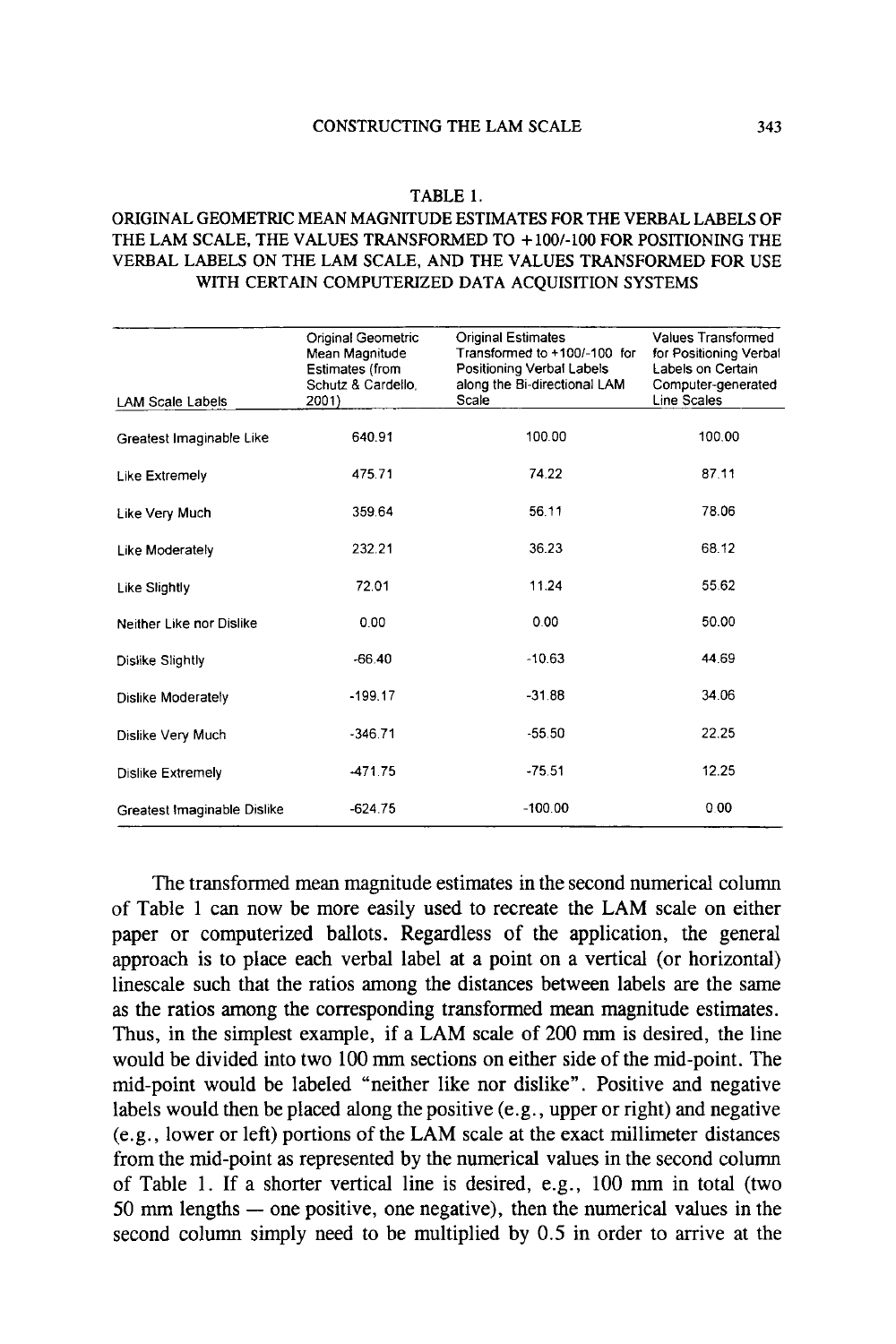necessary distances (in millimeters) that each label must be placed above or below (right or left **of)** the zero point. Other line lengths can be accommodated by similar multiplicative transformations that take into account the desired length of the finished line (e.g., total length desired  $= 130$  mm; therefore two 65 mm portions  $-$  one positive, one negative; multiply all values by 0.65).

Although the above transformation will enable the production of the LAM scale on paper ballots, it may not suffice for use with certain computer applications. The reason for this is that most sensory software programs will only allow you to specify the points for placement of verbal labels on a line in terms of distances from one *end-point* of the line. For such applications, a different transformation of the data is needed. In this case, one must convert the label points so that the end-point label of "greatest imaginable dislike" is set at 0.0, the other end-point label of "greatest imaginable like" is set at  $+100$ , and "neither like nor dislike" is set at *50.0.* This can be done by taking all of the values in the second numerical column of Table 1, adding 100 to them, and then multiplying by 0.5. Applying this algorithm to the data in the second column results in the values seen in the right-most column of Table 1. Note, however, that because this transformation involves the use of an *additive* constant, the ratios among the data are no longer preserved (see discussion below).

# **DISCUSSION**

The numerical values in Table 1 can be used to create both paper and computer-based versions of the LAM scale. However, there are several important caveats of which the user must be aware. The first is that, even though one places the labels on the line scale in accordance with the data in Table 1, it is still essential that the investigator either use *no* numerical anchors on the scale (i.e., no numbers are printed on the scale) or else numerical anchors that range from  $-100$  (greatest imaginable dislike) to  $+100$  (greatest imaginable like). While other numerical anchors *could* be used, those anchors must be only multiplicative transformations in order to preserve the interpretation of ratios among the LAM scale data. In other words, it would not be appropriate to list numerical anchors on the scale that range from  $0 =$ "greatest imaginable dislike" to  $+100 =$  "greatest imaginable like" (e.g., in accordance with the transformation shown in the last column of Table l), even if a computerized version of the scale is being used. The reason for this is that such a transformation of the numerical scale point labels requires the use of an additive constant  $(+100)$ . As such, the transformed data will be inconsistent with the ratios of the semantic relationships among the labels as originally determined. Although it has been shown that respondents pay greater attention to the verbal labels than the numerical anchors on labeled magnitude scales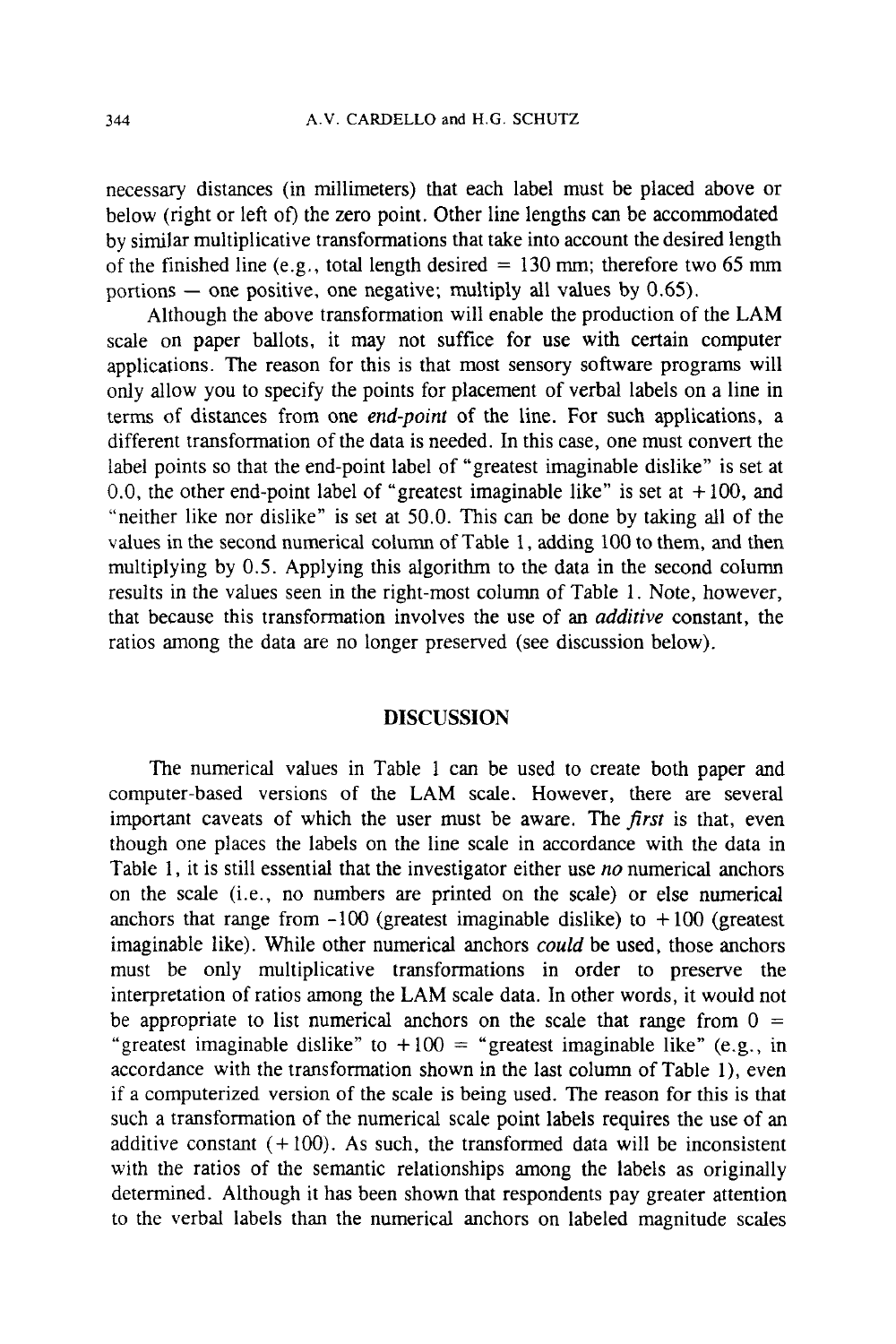(Green *et al.* 1993), it would not be prudent to place numerical anchors on the scale that do not correspond to the ratios of semantic meanings among the verbal labels. Thus, the transformed values shown in the last column of Table 1 should *only* be used to position the labels on a computer-based (or other) line scale. The numerical anchors that actually appear next to the line should be bi-directional with zero in the middle.

This brings **us** to the *second* caveat. When the data are being transcribed (from measurements taken with a ruler, in the case of paper ballots) or collected on-line, the investigator must be sure that the data are not inadvertently transformed in a manner that is inconsistent with maintaining the ratios of the numbers **as** reflected on the original **LAM** scale. For example, when measurements are taken along a printed version of the **LAM** scale using a ruler, the measurements must always be taken by starting at the mid-point of the scale, i.e., at zero = "neither like nor dislike" and measuring in either direction (positive or negative). One cannot take measurements with a ruler starting at one end-point, e.g., at "greatest imaginable dislike", and measuring the distance to where the respondent placed a slash mark near "like moderately" (for example). Such a measurement procedure will destroy the ratio nature of the data, since the ratios among liked (or disliked) items are only maintained when "neither like nor dislike" is assigned a value of zero. Thus, valid data can only be obtained by making distance ruler measurements starting at the zero point (neither like nor dislike) in the middle of the scale.

Similarly, with computerized ballots, where a cursor is placed by consumers somewhere along the vertical or horizontal line, it is essential that the response "read" by the computer is in terms of numerical values ranging from -100 to  $+100$  (with "neither like nor dislike" at 0.0) or some constant multiplicative function of these values. Unfortunately, most computer software applications will "read" a cursor position in terms of distance from the *end-point* of the line. Thus, even though one may have positioned the labels on a computer-imaged line using the right-hand column of Table 1, it is usually necessary to retransform the computer's "read" values back to a -100 to + 100 scale. This can be accomplished by taking each computer-read value and then multiplying by 2.0 and subtracting 100.

Although the above transformations may seem cumbersome and not always intuitive, they become much easier to understand if one keeps in mind that the primary goal is to preserve the numerical ratios that relate the semantic meanings of the verbal labels to one another. It is these semantic ratios that empower the user of the **LAM** scale to be able to make statements about the ratios of liking or disliking among samples and to be able to directly compare the hedonic experiences of different people on a single "ruler". The mathematical and interpretive power of the **LAM** scale, combined with its better discriminability at the extremes and its ease of use by consumers, dwarf in